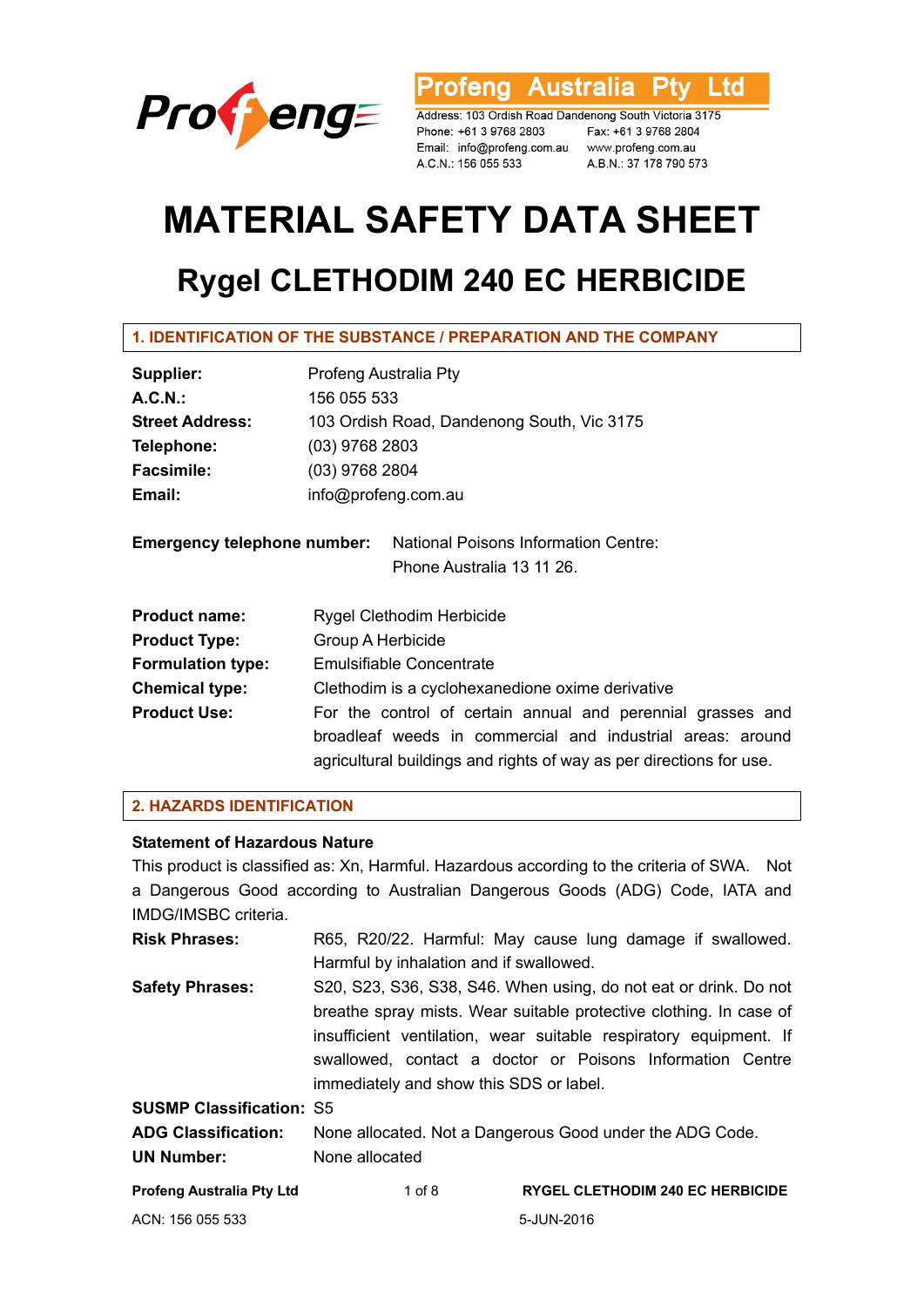

**Australia** L TG rena

Address: 103 Ordish Road Dandenong South Victoria 3175 Phone: +61 3 9768 2803 Email: info@profeng.com.au A.C.N.: 156 055 533

Fax: +61 3 9768 2804 www.profeng.com.au A.B.N.: 37 178 790 573

**Pictogram:** 



| Signal word                       | Warning                                                                 |  |
|-----------------------------------|-------------------------------------------------------------------------|--|
| Hazard statement(s)               |                                                                         |  |
| H <sub>22</sub> 7                 | Combustible liquid                                                      |  |
| H <sub>302</sub>                  | Harmful if swallowed                                                    |  |
| <b>Precautionary statement(s)</b> |                                                                         |  |
| P <sub>264</sub>                  | Wash contacted areas thoroughly after handling                          |  |
| P370+P378                         | Not combustible. Use extinguishing media suited to burning<br>materials |  |
| P <sub>501</sub>                  | Dispose of contents and containers to landfill                          |  |

#### **3. COMPOSITION / INFORMATION ON INGREDIENTS**

| <b>Chemical Entity</b>          | <b>CAS No</b> | Conc.  |
|---------------------------------|---------------|--------|
| Clethodim                       | 99129-21-2    | 240g/L |
| Liquid hydrocarbon              | various       | 663g/L |
| Other non hazardous ingredients | secret        | to 100 |

This is a commercial product whose exact ratio of components may vary slightly. Minor quantities of other non hazardous ingredients are also possible.

#### **4. FIRST AID MEASURES**

#### **General Information:**

You should call The Poisons Information Centre if you feel that you may have been poisoned, burned or irritated by this product. The number is 13 1126 from anywhere in Australia (0800 764 766 in New Zealand) and is available at all times. Have this MSDS with you when you call.

**Inhalation:** No first aid measures normally required. However, if inhalation has occurred, and irritation has developed, remove to fresh air and observe until recovered. If irritation becomes painful or persists more than about 30 minutes, seek medical advice.

**Skin Contact:** Wash gently and thoroughly with warm water (use non-abrasive soap if necessary) for 10-20 minutes or until product is removed. Under running water, remove contaminated clothing, shoes and leather goods (e.g. watchbands and belts) and completely decontaminate them before reuse or discard. If irritation persists, repeat flushing and seek medical attention.

**Eye Contact:** Immediately flush the contaminated eye(s) with lukewarm, gently flowing

| Profeng Australia Pty Ltd | $2$ of $8$ | <b>RYGEL CLETHODIM 240 EC HERBICIDE</b> |
|---------------------------|------------|-----------------------------------------|
| ACN: 156 055 533          |            | 5-JUN-2016                              |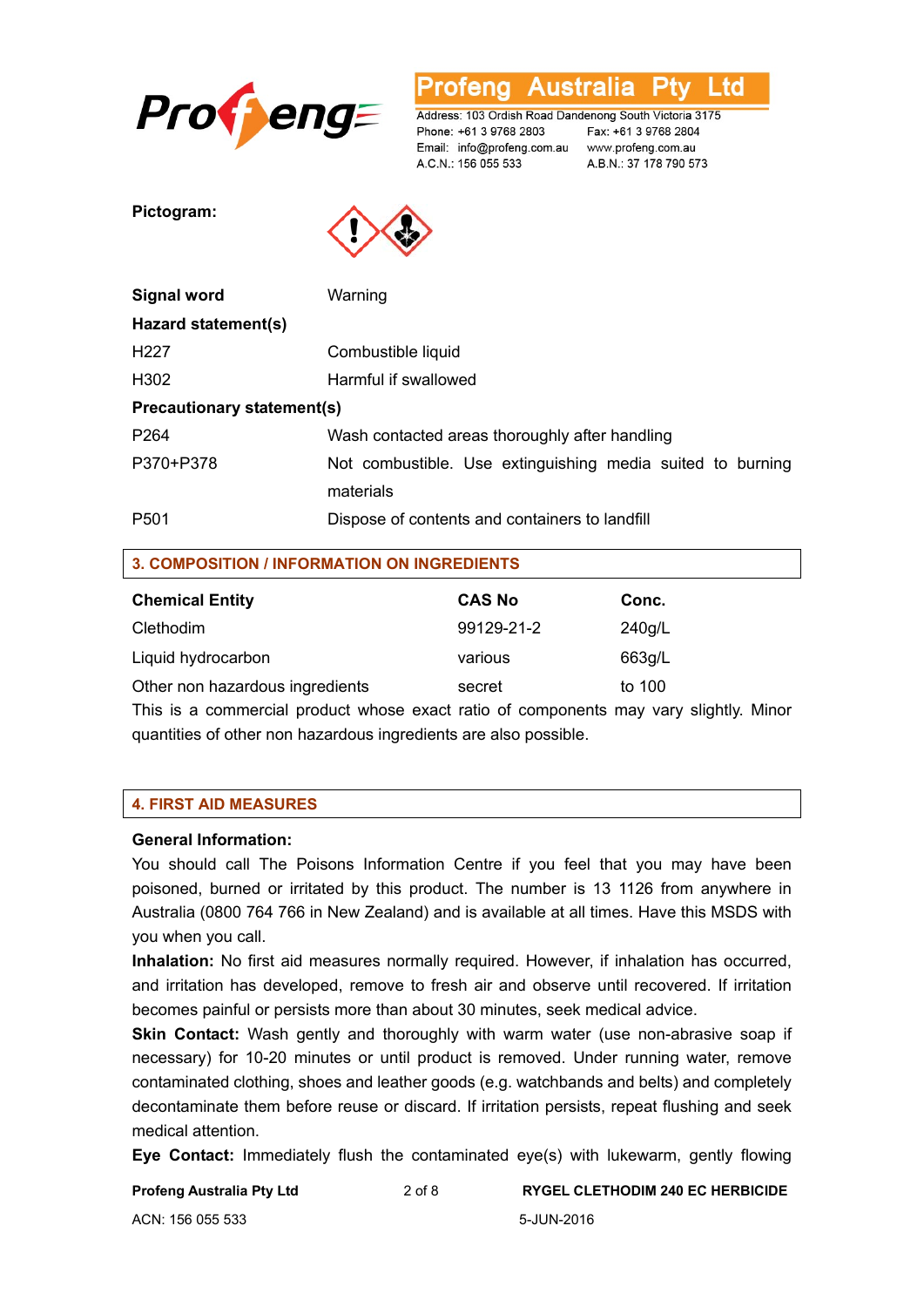

Address: 103 Ordish Road Dandenong South Victoria 3175 Phone: +61 3 9768 2803 Email: info@profeng.com.au A.C.N.: 156 055 533

Australia

Fax: +61 3 9768 2804 www.profeng.com.au A.B.N.: 37 178 790 573

L td

water for 20 minutes or until the product is removed, while holding the eyelid(s) open. Take care not to rinse contaminated water into the unaffected eye or onto the face. Obtain medical attention immediately. Take special care if exposed person is wearing contact lenses.

otena

**Ingestion:** If swallowed, do NOT induce vomiting. Wash mouth with water and contact a Poisons Information Centre, or call a doctor.

#### **5. FIRE-FIGHTING MEASURES**

**Fire and Explosion Hazards**: This product is classified as a C1 combustible product. There is no risk of an explosion from this product under normal circumstances if it is involved in a fire. Violent steam generation or eruption may occur upon application of direct water stream on hot liquids. Fire decomposition products from this product may be toxic if inhaled. Take appropriate protective measures.

| Preferred extinguishing media are carbon dioxide, dry                 |  |
|-----------------------------------------------------------------------|--|
| chemical, foam, water fog.                                            |  |
| If a significant quantity of this product is involved in a fire, call |  |
| the fire brigade.                                                     |  |
| 61°C (Pensky Martin closed cup)                                       |  |
| No data.                                                              |  |
| No data.                                                              |  |
| No data.                                                              |  |
| C1                                                                    |  |
|                                                                       |  |

#### **6. ACCIDENTAL RELEASE MEASURES**

**Accidental release:** In the event of a major spill, prevent spillage from entering drains or water courses. Immediately call the Fire Brigade. Wear full protective clothing including eye/face protection. All skin areas should be covered.

**Spills & Disposal** Contain spill and absorb with clay, sand, soil or proprietary absorbent (such as vermiculite). Collect spilled material and waste in sealable open-top type containers for disposal.

**Personal Protection** For appropriate personal protective equipment (PPE), refer Section 8. **Environmental Precautions** 

Prevent from entering drains, waterways or sewers.

#### **7. HANDLING AND STORAGE**

**Handling:** Keep exposure to this product to a minimum, and minimise the quantities kept in work areas. Check Section 8 of this MSDS for details of personal protective measures, and make sure that those measures are followed. The measures detailed below under "Storage" should be followed during handling in order to minimise risks to persons using the product in

#### **Profeng Australia Pty Ltd** 3 of 8 **RYGEL CLETHODIM 240 EC HERBICIDE**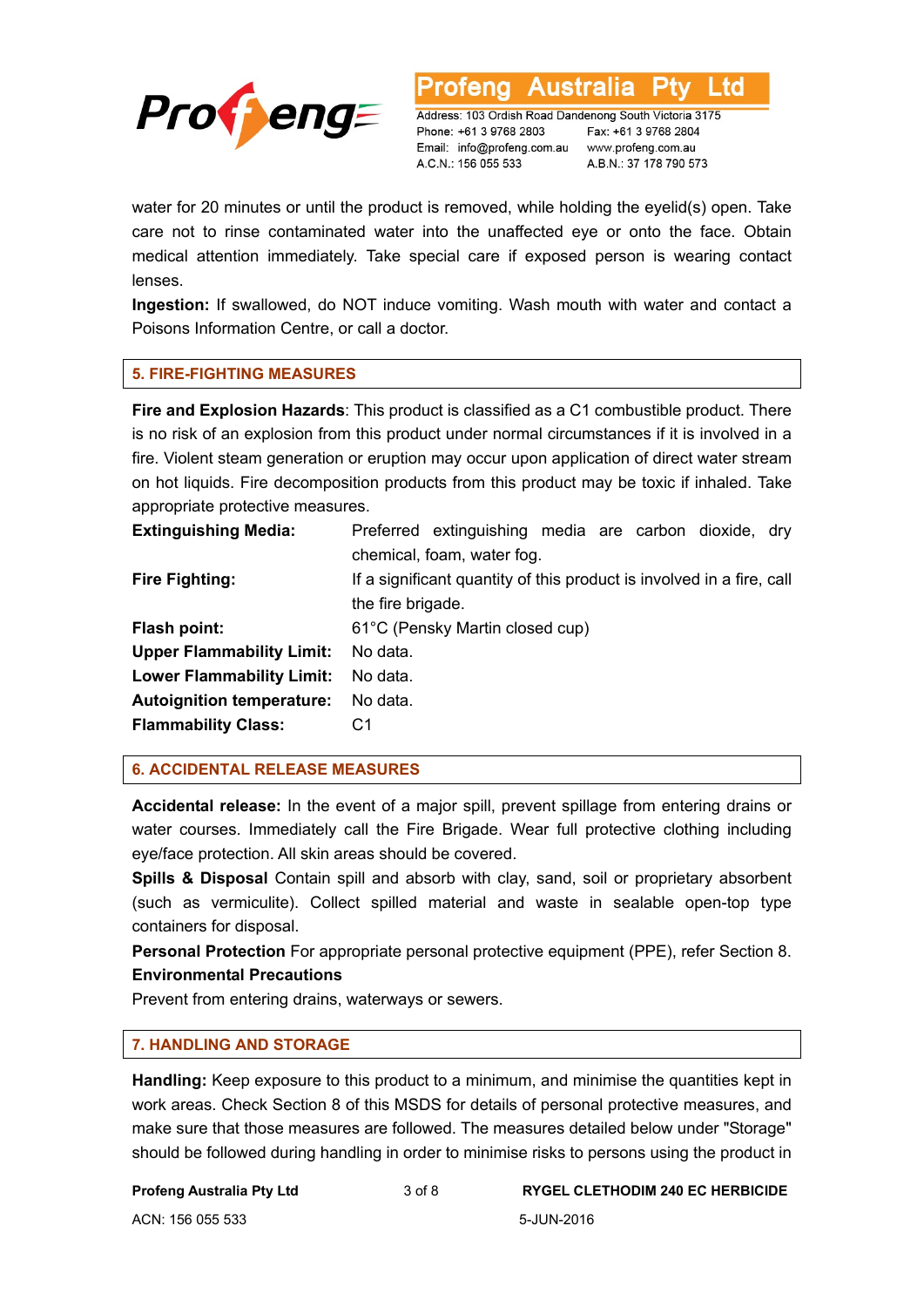

Address: 103 Ordish Road Dandenong South Victoria 3175 Phone: +61 3 9768 2803 Email: info@profeng.com.au A.C.N.: 156 055 533

Australia

Fax: +61 3 9768 2804 www.profeng.com.au A.B.N.: 37 178 790 573

L td

the workplace. Also, avoid contact or contamination of product with incompatible materials listed in Section 10.

**Storage:** Note that this product is combustible and therefore, for Storage, meets the definition of Dangerous Goods in some states.

Protect this product from light. Store in the closed original container in a dry, cool, well-ventilated area out of direct sunlight. Make sure that the product does not come into contact with substances listed under "Incompatibilities" in Section 10.

#### **8. EXPOSURE CONTROLS/PERSONAL PROTECTION**

The following Australian Standards will provide general advice regarding safety clothing and equipment:

Respiratory equipment: **AS/NZS 1715**, Protective Gloves: **AS 2161**, Industrial Clothing: **AS2919**, Industrial Eye Protection: **AS1336** and **AS/NZS 1337**, Occupational Protective Footwear: **AS/NZS2210**.

#### **Exposure Limits TWA (mg/m3) STEL (mg/m3)**

Exposure limits have not been established by NOHSC for any of the significant ingredients in this product. The ADI for Clethodim is set at 0.01mg/kg/day. The corresponding NOEL is set at 1mg/kg/day. ADI means Acceptable Daily Intake and NOEL means No-observable-effect-level. Values taken from Australian ADI List, Sept 2005.

No special equipment is usually needed when occasionally handling small quantities. The following instructions are for bulk handling or where regular exposure in an occupational setting occurs without proper containment systems.

**Ventilation:** No special ventilation requirements are normally necessary for this product. However make sure that the work environment remains clean and that vapours and mists are minimised.

**Eye Protection:** Protective glasses or goggles should be worn when this product is being used. Failure to protect your eyes may cause them harm. Emergency eye wash facilities are also recommended in an area close to where this product is being used.

**Skin Protection:** Prevent skin contact by wearing impervious gloves, clothes and, preferably, apron. Make sure that all skin areas are covered. See below for suitable material types.

**Protective Material Types:** Wear protective clothing be made from the following materials: rubber, PVC.

**Respirator:** Usually, no respirator is necessary when using this product. However, if you have any doubts use a type G cartridge. Otherwise, not normally necessary. Eyebaths or eyewash stations and safety deluge showers should be provided near to where this product is being used.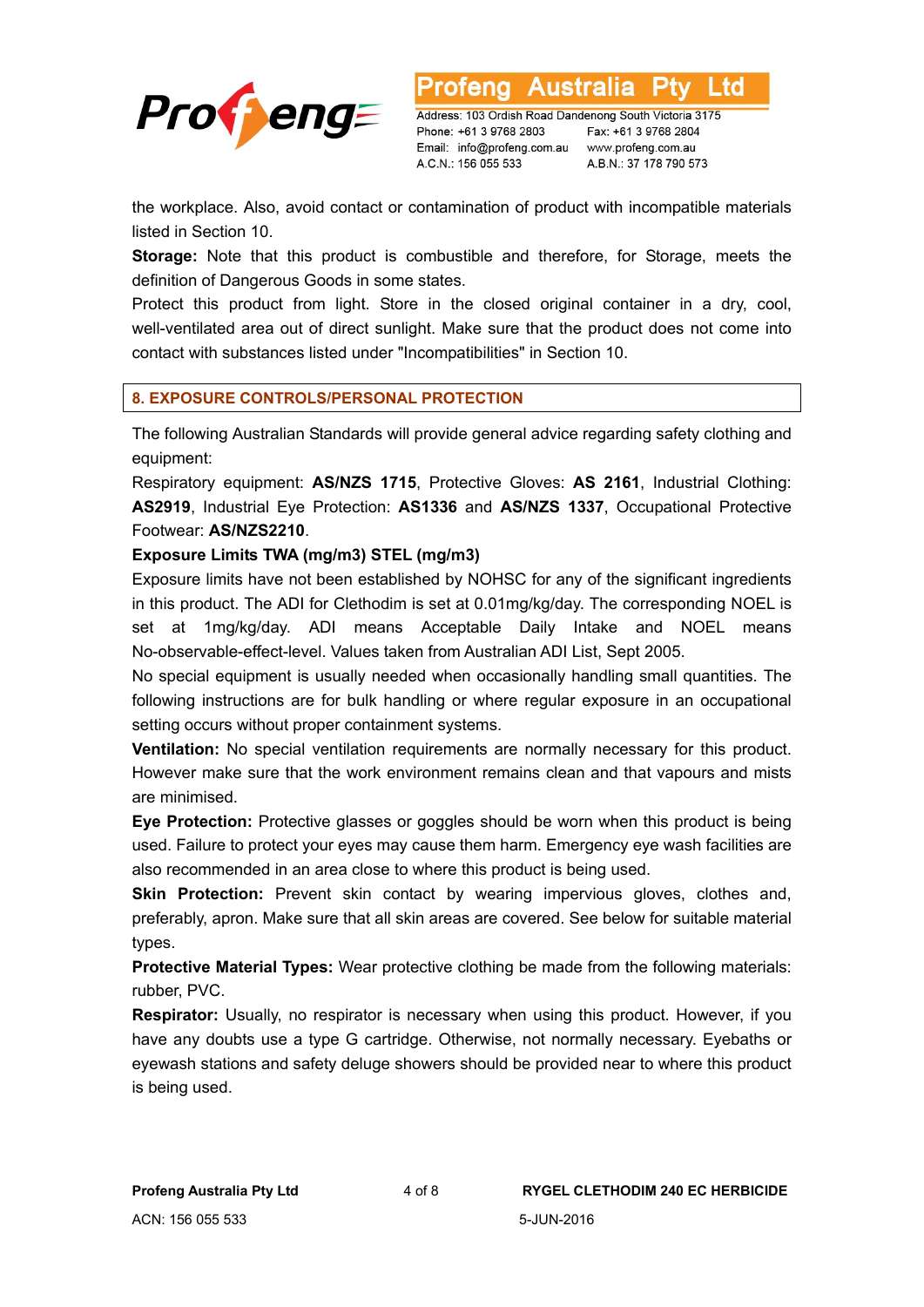

L to

Address: 103 Ordish Road Dandenong South Victoria 3175 Phone: +61 3 9768 2803 Email: info@profeng.com.au A.C.N.: 156 055 533

Fax: +61 3 9768 2804 www.profeng.com.au A.B.N.: 37 178 790 573

#### **9. PHYSICAL AND CHEMICAL PROPERTIES**

| Physical Description & colour: Amber coloured liquid. |                                                  |  |
|-------------------------------------------------------|--------------------------------------------------|--|
| Odour:                                                | Mild, aromatic odour.                            |  |
| <b>Boiling Point:</b>                                 | Not available.                                   |  |
| <b>Freezing/Melting Point:</b>                        | No specific data. Liquid at normal temperatures. |  |
| <b>Volatiles:</b>                                     | No specific data. Expected to be low at 100°C.   |  |
| <b>Vapour Pressure:</b>                               | 1x10-2mPa (clethodim)                            |  |
| <b>Vapour Density:</b>                                | No data.                                         |  |
| <b>Specific Gravity:</b>                              | 0.945                                            |  |
| <b>Water Solubility:</b>                              | Emulsifiable.                                    |  |
| pH:                                                   | $4.5 - 6.0$ (as aqueous emulsion)                |  |
| <b>Evaporation Rate:</b>                              | No data.                                         |  |
| <b>Autoignition temp:</b>                             | No data.                                         |  |

#### **10. STABILITY AND REACTIVITY**

**Reactivity**: This product is unlikely to react or decompose under normal storage conditions. However, if you have any doubts, contact the supplier for advice on shelf life properties.

**Conditions to Avoid:** Protect this product from light. Store in the closed original container in a dry, cool, well ventilated area out of direct sunlight.

**Incompatibilities:** strong acids, strong bases, strong oxidising agents.

**Fire Decomposition:** Carbon dioxide, and if combustion is incomplete, carbon monoxide and smoke. Nitrogen and its compounds, and under some circumstances, oxides of nitrogen. Occasionally hydrogen cyanide gas. Oxides of sulfur (sulfur dioxide is a respiratory hazard) and other sulfur compounds. Most will have a foul odour.

**Polymerisation:** This product will not undergo polymerisation reactions.

#### **11. TOXICOLOGICAL INFORMATION**

**Toxicity:** An information profile for Clethodim is available at http://extoxnet.orst.edu/pips/ghindex.html

**Acute Toxicity:** Clethodim is harmful by ingestion. The reported oral LD50 is 1,630 mg/kg and 1,360 mg/kg in male and female rats, respectively. Clethodim is practically non-toxic by dermal absorption. The reported dermal LD50 is greater than 5,000 mg/kg. The technical product did not cause skin irritation in the rabbit, but formulation caused moderate skin as well as eye irritation in the rabbit. Eye irritation was reversible within 8-21 days. No data regarding skin sensitization or eye irritation were available for the technical product. Clethodim is practically non-toxic by the inhalation route. The reported rodent 4-hour inhalation LC50 for Clethodim technical is greater than 3.9 mg/L. Effects of acute exposure to Clethodim or formulated products may include eye or skin irritation or central nervous system effects, e.g., salivation, decreased motor activity, un-coordination, unsteady gait and

#### **Profeng Australia Pty Ltd** 5 of 8 **RYGEL CLETHODIM 240 EC HERBICIDE**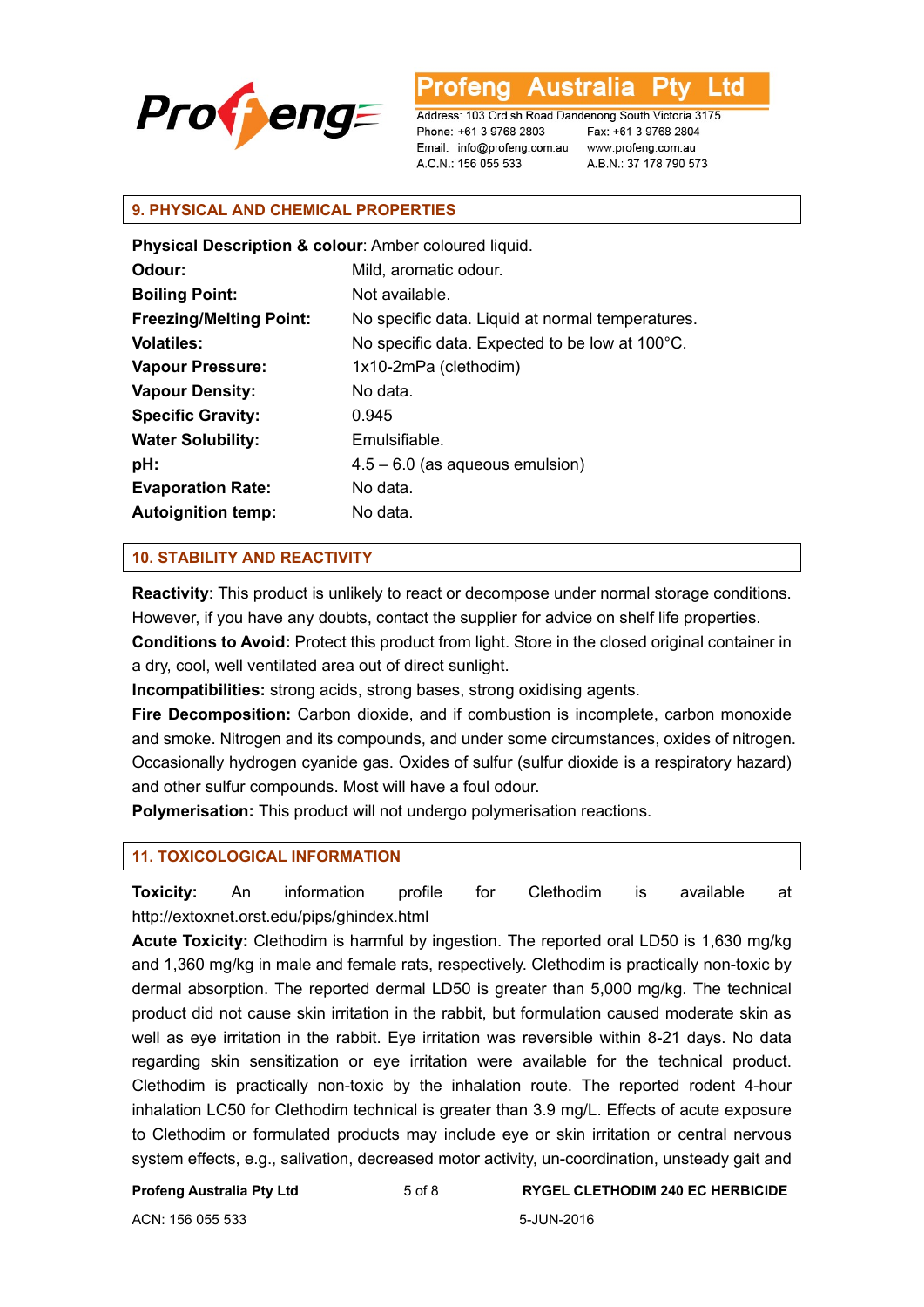

**Australia** l td ofena

Address: 103 Ordish Road Dandenong South Victoria 3175 Phone: +61 3 9768 2803 Email: info@profeng.com.au A.C.N.: 156 055 533

Fax: +61 3 9768 2804 www.profeng.com.au A.B.N.: 37 178 790 573

hyperactivity. These latter effects may be in large measure due to the aromatic constituents of the formulation, as these effects commonly occur upon exposure to such compounds.

**Chronic Toxicity:** In a one-year feeding study of dogs, doses of 75 mg/kg/day resulted in increased relative and absolute liver weights, with anemia-like alterations in blood chemistry such as reduced hemoglobin, erythrocyte and hematocrit counts. In a two-year chronic study of rats, no compound-related effects on the structure and function of the liver were observed, and no changes in liver weights were observed at the highest dose tested, approximately 100 mg/kg/day. Reduced body weight gain was observed in another study on rats at 350 mg/kg/day, but not at 100 mg/kg/day, over an unspecified period.

**Reproductive Effects:** No effects on fertility, length of gestation or growth and development of offspring were observed at doses up to and including the highest dose tested, 263 mg/kg/day.

**Teratogenic Effects:** Data suggests that while there have been documented teratological effects in animal studies, such effects are unlikely in humans under normal conditions of exposure.

**Mutagenic Effects:** The available data for mutagenicity and genotoxicity yield no evidence for mutagenic or genotoxic activity.

**Carcinogenic Effects:** No carcinogenic effects were observed in mice administered Clethodim at doses of 24 mg/kg/day over an 18 month period. Based on the available data, it appears that Clethodim is not carcinogenic.

**Organ Toxicity:** The liver was the primary organ affected in chronic animal studies. Although potential effects associated with acute exposure are reported to include central nervous system effects, no available chronic data pointed to such effects.

Fate in Humans & Animals: Clethodim is readily absorbed in the gastrointestinal tract, with approximately 90% absorption of oral doses. It is rapidly metabolized and eliminated (primarily sulphoxide metabolites, ca 63%) with less than 1% recoverable unchanged.

#### **12. ECOLOGICAL INFORMATION**

This product is biodegradable. It will not accumulate in the soil or water or cause long term problems.

**Effects on Birds:** Clethodim is practically non-toxic to birds. Under likely conditions of use, it is unlikely to pose a hazard to avian species.

**Effects on Aquatic Organisms:** Clethodim is slightly toxic to fish and aquatic invertebrate species. No effects were seen at concentrations of 5.5 mg/L in Daphnia. No significant bioaccumulation has been observed in fish. Under likely conditions of use, it is unlikely to pose a hazard to aquatic species.

**Effects on Other Animals (Non-target species):** Clethodim is practically non-toxic to honeybees with reported LD50s of greater than 100 μg/bee for both the technical product and formulated product. EPA has stated that "available wildlife data indicate that the proposed uses on cotton and soybeans will result in minimal hazard to non-target and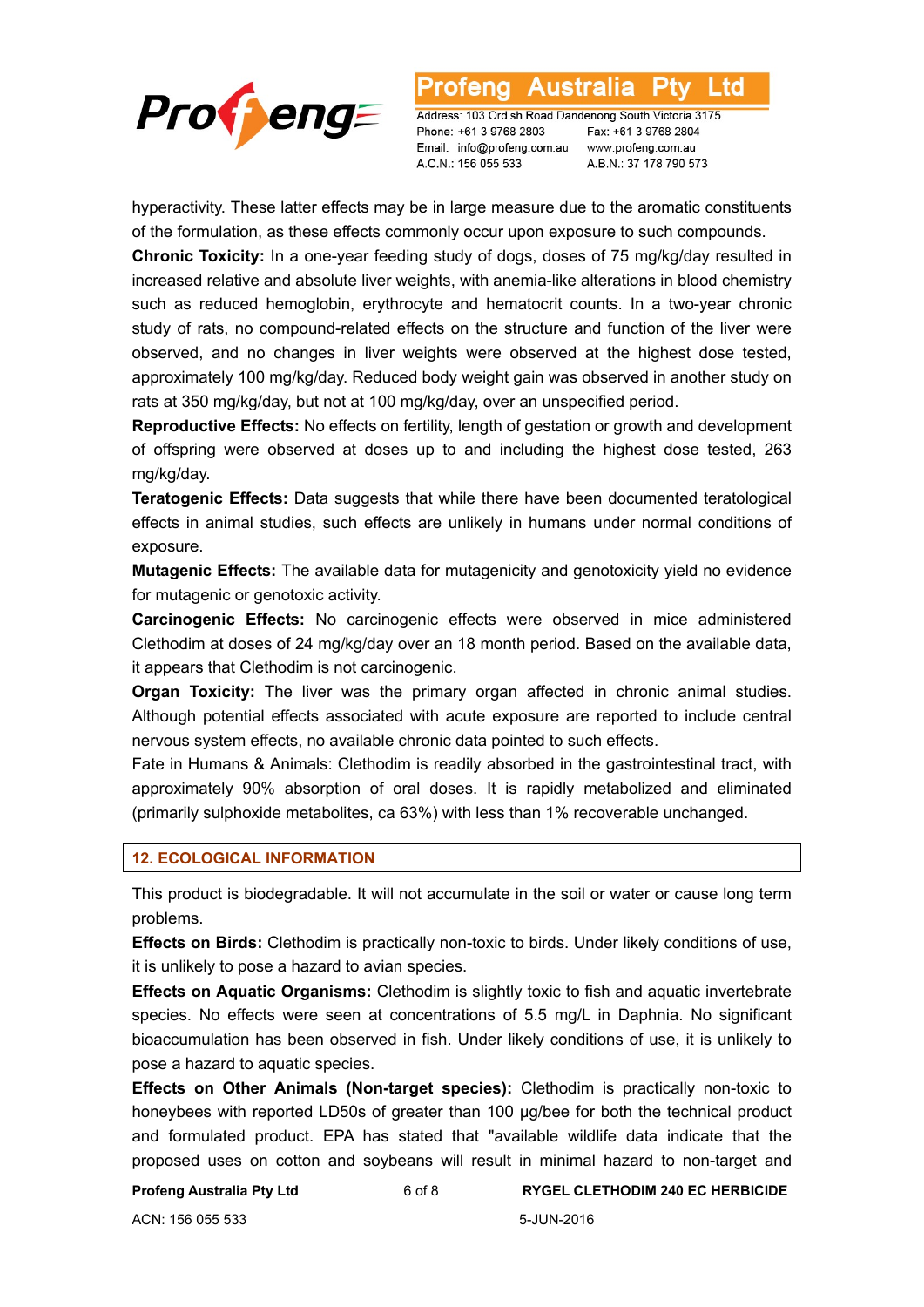

Australia L td

Address: 103 Ordish Road Dandenong South Victoria 3175 Phone: +61 3 9768 2803 Email: info@profeng.com.au www.profeng.com.au A.C.N.: 156 055 533

Fax: +61 3 9768 2804 A.B.N.: 37 178 790 573

endangered beneficial insect, avian and freshwater fish and mammalian species". Clethodim is selectively toxic to plants, affecting only grass species.

#### **ENVIRONMENTAL FATE**

**Breakdown of Chemical in Soil and Groundwater:** Clethodim is of low persistence in most soils with a reported half-life of approximately 3 days. Breakdown is mainly by aerobic processes, although photolysis may make some contribution.

**Breakdown of Chemical in Surface Water:** Clethodim may be highly persistent in the aquatic environment. Reported half-lives for Clethodim in the aquatic environment are 128 days in the aqueous phase and 214 days in the sediment. The reported hydrolysis half-life at pH 7-9 is approximately 300 days.

**Breakdown of Chemical in Vegetation:** Clethodim is rapidly degraded on the leaf surfaces by an acid-catalyzed reaction and photolysis. Remaining Clethodim will rapidly penetrate the cuticle and enter the plant.

#### **13. DISPOSAL CONSIDERATIONS**

**Disposal:** There are many pieces of legislation covering waste disposal and they differ in each state and territory, so each user must refer to laws operating in their area. In some areas, certain wastes must be tracked. The Hierarchy of Controls seems to be common - the user should investigate: Reduce, Reuse, and Recycle and only if all else fails should disposal be considered. Note that properties of a product may change in use, so that the following suggestions may not always be appropriate. The following may help you in properly addressing this matter for this product. Special

help is available for the disposal of Agricultural Chemicals. The product label will give general advice regarding disposal of small quantities, and how to cleanse containers. However, for help with the collection of unwanted rural chemicals, contact ChemClear 1800 008 182 http://www.chemclear.com.au/ and for help with the disposal of empty drums, contact DrumMuster http://www.drummuster.com.au/ where you will find contact details for your area.

#### **14. TRANSPORT INFORMATION**

**ADG Code:** This product is not classified as a Dangerous Good. No special transport conditions are necessary unless required by other regulations.

#### **15. REGULATORY INFORMATION**

**AICS:** All of the significant ingredients in this formulation are compliant with NICNAS regulations.

The following ingredients: Clethodim, Liquid hydrocarbon, are mentioned in the SUSDP.